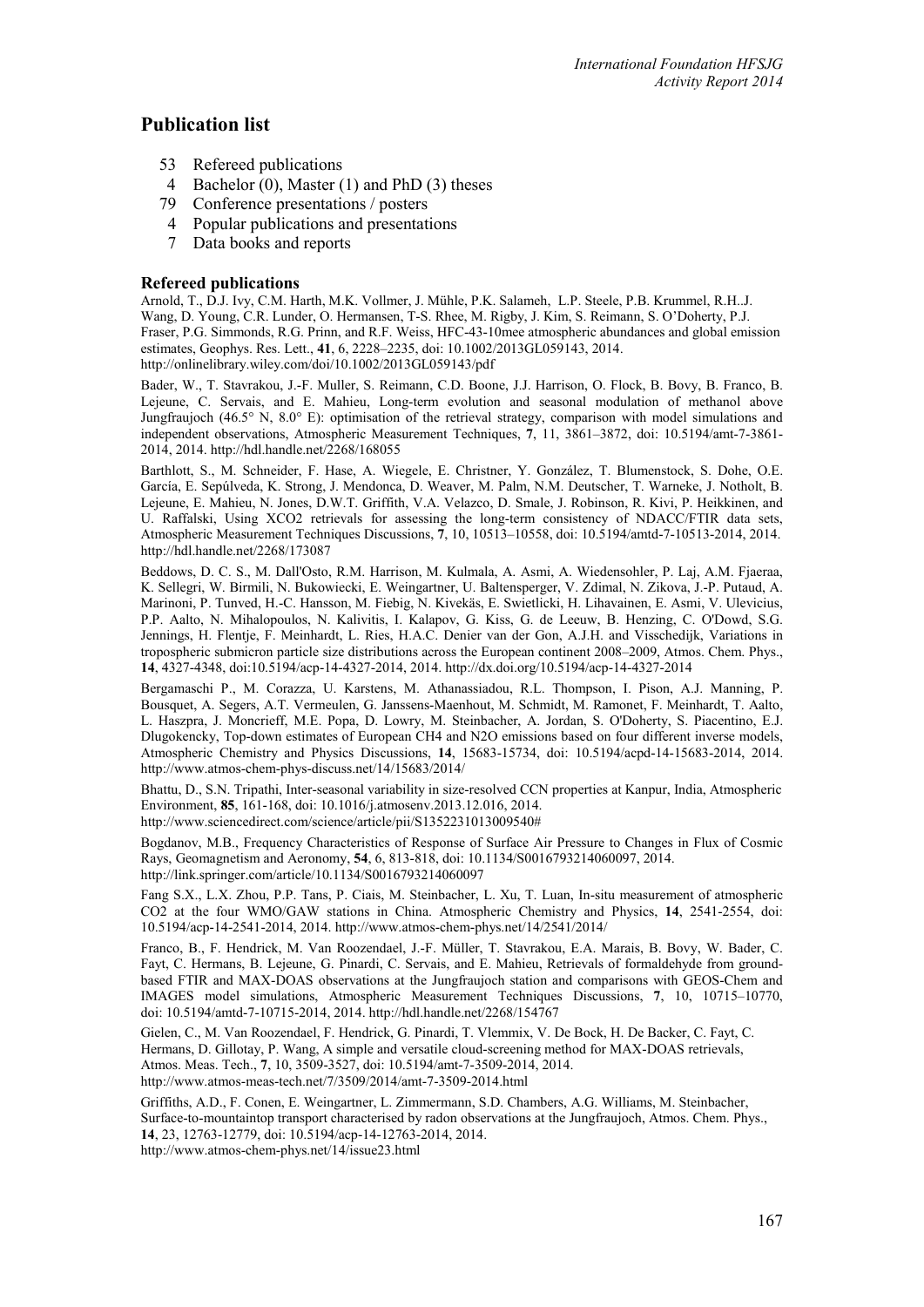Hall, B. D., A. Engel, J. Muhle, J. W. Elins, F. Artuso, E. Atlas, M. Aydin, D. Blake, E.-G. Brunke, S. Chiavarini, P. J. Fraser, J. Happell, P. B. Krummel, I. Levin, M. Loewenstein, M. Maione, S. A. Montzka, S. O'dohery, S. Reimann, G. Rhoderick, E. S. Saltzman, H. E. Scheel, L. P. Steele, M. K. Vollmer, R. F. Weiss, D. Worthy, and Y. Yokouchi, Results from the International Halocarbon in Air Comparison Experiment (IHALACE), Atmospheric Measurement Techniques, **7**, 469–490, doi:10.5194/amt-7-469-2014, 2014. http://www.atmos-meas-tech.net/7/469/2014/amt-7-469-2014.html

Hammer, E., N. Bukowiecki, M. Gysel, Z. Juranyi, C.R. Hoyle, R. Vogt, U. Baltensperger, E. Weingartner, Investigation of the effective peak supersaturation for liquid-phase clouds at the high-alpine site Jungfraujoch, Switzerland (3580 m a.s.l.), Atmos. Chem. Phys., **14**, 2, 1123-1139, doi: 10.5194/acp-14-1123-2014, 2014. http://www.atmos-chem-phys.net/14/1123/2014/acp-14-1123-2014.html

Hammer, E., M. Gysel, G.C. Roberts, T. Elias, J. Hofer, C.R. Hoyle, N. Bukowiecki, J.C. Dupont, F. Burnet, U. Baltensperger, E. Weingartner, Size-dependent particle activation properties in fog during the ParisFog 2012/13 field campaign, Atmos. Chem. Phys., **14**, 19, 10517-10533, doi: 10.5194/acp-14-10517-2014, 2014. http://www.atmos-chem-phys.net/14/10517/2014/acp-14-10517-2014.html

Hammer, E., N. Bukowiecki, B.P. Luo, U. Lohmann, C. Marcolli, E. Weingartner, U. Baltensperger, and C.R. Hoyle, Sensitivity estimations for cloud droplet formation in the vicinity of the high alpine research station Jungfraujoch (3580 m a.s.l.), Atmos. Chem. Phys. Discuss., **14**, 25967-26002, doi:10.5194/acpd-14-25967-2014, 2014. http://dx.doi.org/10.5194/acpd-14-25967-2014

Harrison, J.J., M.P. Chipperfield, A. Dudhia, S. Cai, S. Dhomse, C.D. Boone, and P.F. Bernath, Satellite observations of stratospheric carbonyl fluoride, Atmos. Chem. Phys., **14**, 11915-11933, doi: 10.5194/acp-14- 11915-2014, 2014. http://www.atmos-chem-phys.net/14/11915/2014/

Hassler, B., I. Petropavlovskikh, J. Staehelin, T. August, P. K. Bhartia, C. Clerbaux, D. Degenstein, M. De Mazière, B. M. Dinelli, A. Dudhia, G. Dufour, S. M. Frith, L. Froidevaux, S. Godin-Beekmann, J. Granville, N. R. P. Harris, K. Hoppel, D. Hubert, Y. Kasai, M. J. Kurylo, E. Kyrölä, J.-C. Lambert, P. F. Levelt, C. T. McElroy, R. D. McPeters, R. Munro, H. Nakajima, A. Parrish, P. Raspollini, E. E. Remsberg, K. H. Rosenlof, A. Rozanov, T. Sano, Y. Sasano, M. Shiotani, H. G. J. Smit, G. Stiller, J. Tamminen, D. W. Tarasick, J. Urban, R. J. van der A, J. P. Veefkind, C. Vigouroux, T. von Clarmann, C. von Savigny, K. A. Walker, M. Weber, J. Wild, and J. Zawodny, SI2N overview paper: ozone profile measurements: techniques, uncertainties and availability, Atmospheric Measurement Techniques, **7**, 5, 1395-1427, [doi:](http://www.atmos-meas-tech.net/7/1395/2014/amt-7-1395-2014.pdf)  [10.5194/amt-7-1395-2014](http://www.atmos-meas-tech.net/7/1395/2014/amt-7-1395-2014.pdf), 2014. http://www.atmos-meas-tech.net/7/1395/2014/

Iori, M., I.O. Atakisi, G. Chiodi, H. Denizli, F. Ferrarotto, M. Kaya, A. Yilmaz, L. Recchia, J. Russ, SiPM application for a detector for UHE neutrinos tested at Sphinx station, Nuclear Instruments & Methods in Physics Research Section a – Accelerators Spectrometers Detectors and Associated Equipment, **742**, 265-268, doi: 10.1016/j.nima.2013.11.076, 2014. http://dx.doi.org/10.1016/j.nima.2013.11.076

Ketterer, C., P. Zieger, N. Bukowiecki, M.C. Coen, O. Maier, D. Ruffieux, E. Weingartner, Investigation of the Planetary Boundary Layer in the Swiss Alps Using Remote Sensing and In Situ Measurements, Boundary-Layer<br>Meteorology 151 2 317-334 doi: 10.1007/s10546-013-9897-8 2014 Meteorology, **151**, 2, 317-334, doi: 10.1007/s10546-013-9897-8, http://link.springer.com/article/10.1007/s10546-013-9897-8

Kropáček , J., N. Neckel, and A. Bauder, Estimation of Mass Balance of the Grosser Aletschgletscher, Swiss Alps, from ICESat Laser Altimetry Data and Digital Elevation Models, Remote Sensing, **6**, 6, 5614-5632, doi: 10.3390/rs6065614, 2014. http://www.mdpi.com/2072-4292/6/6/5614

Kubancak, J., I. Ambrozova, R. Bütikofer, K. Kudela, R. Langer, M. Davidkova, O. Ploc, A. Malusek, Liulin silicon semiconductor spectrometers as cosmic ray monitors at the high mountain observatories Jungfraujoch and Lomnicky stit, Journal of Instrumentation, **9**, 7018-7032, doi: 10.1088/1748-0221/9/07/p07018, 2014. http://iopscience.iop.org/1748-0221/9/07/P07018/

Kupiszewski, P., E. Weingartner, P. Vochezer, A. Bigi, B. Rosati, M. Gysel, M. Schnaiter, and U. Baltensperger, The Ice Selective Inlet: a novel technique for exclusive extraction of pristine ice crystals in mixed-phase clouds, Atmos. Meas. Tech. Discuss., 7, 12481-12515, doi: 10.5194/amtd-7-12481-2014, 2014. Atmos. Meas. Tech. Discuss., **7**, 12481-12515, doi: 10.5194/amtd-7-12481-2014, 2014. http://dx.doi.org/10.5194/amtd-7-12481-2014

Laan, S., I.T. Laan-Luijkx, L. Zimmermann, F. Conen, and M. Leuenberger, Net CO<sub>2</sub> surface emissions at Bern, Switzerland inferred from ambient observations of  $CO_2$ , delta( $O_2/N_2$ ), and <sup>222</sup>Rn using a customized radon tracer inversion, Journal of Geophysical Research (Atmospheres), **119**, 1580-1591, doi:10.1002/2013JD020307, 2014. http://onlinelibrary.wiley.com/doi/10.1002/2013JD020307/abstract;jsessionid=F6899F92F11FF7A9B4EC1A24B6 766EA2.f01t04

Langerock, B., M. De Mazière, F. Hendrick, C. Vigouroux, F. Desmet, B. Dils, and S. Niemeijer, Description of algorithms for co-locating and comparing gridded model data with remote-sensing observations, Geoscientific Model Development Discussions, 7, 6, 8151-8178, doi: 10.5194/gmdd-7-8151-2014, 2014. Model Development Discussions, **7**, 6, 8151-8178, doi: [10.5194/gmdd-7-8151-2014, 2014.](http://www.geosci-model-dev-discuss.net/7/8151/2014/gmdd-7-8151-2014.pdf)  http://www.geosci-model-dev-discuss.net/7/8151/2014/gmdd-7-8151-2014.html

Leuenberger, M. C., M.F. Schibig, and P. Nyfeler, Gas adsorption and desorption effects on cylinders and their importance for long-term gas records, Atmos. Chem. Phys. Discuss., **14**, 19293-19314, doi: 10.5194/acpd-14- 19293-2014, 2014.

http://www.atmos-chem-phys-discuss.net/14/19293/2014/acpd-14-19293-2014-discussion.html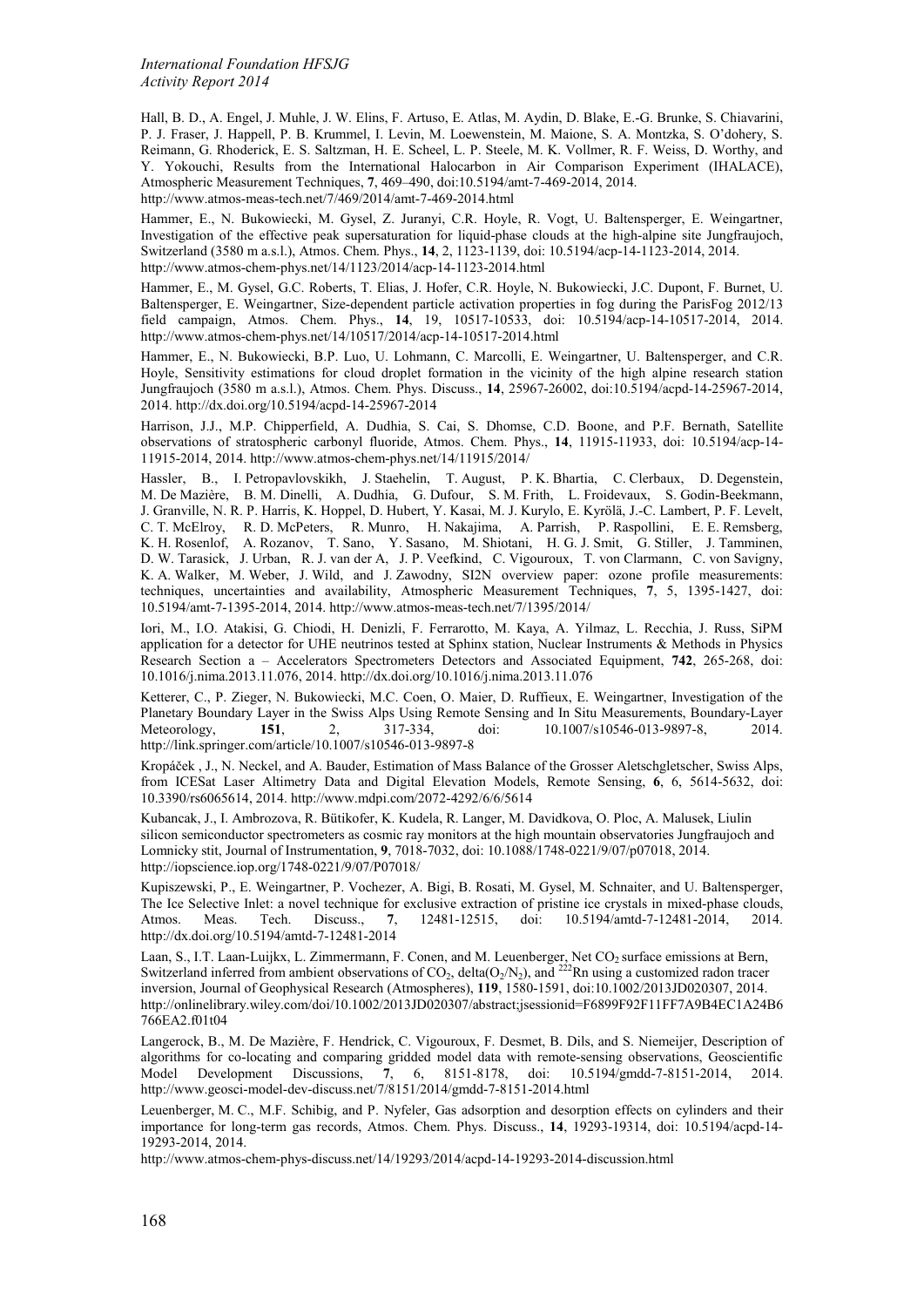Liang, Q., P.A. Newman, J.S. Daniel, S. Reimann, B. Hall, G. Dutton, and L.J.M. Kuijpers, Constraining the carbon tetrachloride (CCl4) budget using its global trend and inter-hemispheric gradient, Geophys. Res. Lett., **41**, 14, 5307–5315, doi: 10.1002/2014GL060754, 2014.

http://onlinelibrary.wiley.com/doi/10.1002/2014GL060754/pdf

Lin, Y.C., C.A. Huh, S.C. Hsu, C.Y. Lin, M.C. Liang, P.H. Lin, Stratospheric influence on the concentration and seasonal cycle of lower tropospheric ozone: Observation at Mount Hehuan, Taiwan, Journal of Geophysical Research-Atmospheres, **119**, 6, 3527-3536, doi: 10.1002/2013jd020736, 2014. http://onlinelibrary.wiley.com/doi/10.1002/2013JD020736/abstract

Mahieu, E., R. Zander, G.C. Toon, M.K. Vollmer, S. Reimann, J. Muehle, W. Bader, B. Bovy, B. Lejeune, C. Servais, P. Demoulin, G. Roland, P.F. Bernath, C.D. Boone, K.A. Walker, P. Duchatelet, Spectrometric monitoring of atmospheric carbon tetrafluoride (CF4) above the Jungfraujoch station since 1989: evidence of continued increase but at a slowing rate, Atmos. Meas. Tech., **7**, 1, 333-344, doi: 10.5194/amt-7-333-2014, 2014. http://orbi.ulg.ac.be/handle/2268/154767

Mahieu, E., M.P. Chipperfield, J. Notholt, T. Reddmann, J. Anderson, P.F. Bernath, T. Blumenstock, M.T. Coffey, S.S. Dhomse, W. Feng, B. Franco, L. Froidevaux, D.W.T. Griffith, J.W. Hannigan, F. Hase, R. Hossaini, N.B. Jones, I. Morino, I. Murata, H. Nakajima, M. Palm, C. Paton-Walsh, J.M. Russel, M. Schneider, C. Servais, D. Smale, K.A. Walker, Recent Northern Hemisphere stratospheric HCI increase due to atmospheric circulation changes. Nature. 515. 7525. 104-107. doi: 10.1038/nature13857. 2014. changes, Nature, **515**, 7525, 104-107, doi: 10.1038/nature13857, http://dx.doi.org/10.1038/nature13857

Maione, M., F. Graziosi, I. Arduini, F. Furlani, U. Giostra, D.R. Blake, P. Bonasoni, X. Fang, S.A. Montzka, S. O'Doherty, S. Reimann, A. Stohl, and M.K. Vollmer, Estimates of European emissions of methyl chloroform using a Bayesian inversion method, Atmos. Chem. Phys., **14**, 9755-9770, doi:10.5194/acp-14-9755-2014, 2014. http://www.atmos-chem-phys.net/14/9755/2014/acp-14-9755-2014.html

Mann, G. W., K.S. Carslaw, C.L. Reddington, K.J. Pringle, M. Schulz, A. Asmi, D.V. Spracklen, D.A. Ridley, M.T. Woodhouse, L.A. Lee, K. Zhang, S.J. Ghan, R.C. Easter, X. Liu, P. Stier, Y.H. Lee, P.J. Adams, H. Tost, J. Lelieveld, S.E. Bauer, K. Tsigaridis, T.P.C. van Noije, A. Strunk, E. Vignati, N. Bellouin, M. Dalvi, C.E. Johnson, T. Bergman, H. Kokkola, K. von Salzen, F. Yu, G. Luo, A. Petzold, J. Heintzenberg, A. Clarke, J.A. Ogren, J. Gras, U. Baltensperger, U. Kaminski, S.G. Jennings, C.D. O'Dowd, R.M. Harrison, D.C.S. Beddows, M. Kulmala, Y. Viisanen, V. Ulevicius, N. Mihalopoulos, V. Zdimal, M. Fiebig, H.-C. Hansson, E. Swietlicki, and J. S. Henzing, Intercomparison and evaluation of global aerosol microphysical properties among AeroCom models of a range of complexity, Atmos. Chem. Phys., **14**, 4679-4713, doi: 10.5194/acp-14-4679-2014, 2014. http://dx.doi.org/10.5194/acp-14-4679-2014

Mariani, I., A. Eichler, S. Brönnimann, R. Auchmann, T.M. Jenk, M.C. Leuenberger, M. Schwikowski, Temperature and precipitation signal in two Alpine ice cores over the period 1961-2001, Clim. Past, **10**, 1093- 1108, doi: 10.5194/cp-10-1093-2014, 2014. http://www.clim-past.net/10/1093/2014/

Nicolas, J.F., J. Crespo, E. Yubero, R. Soler, A. Carratala, E. Mantilla, Impacts on particles and ozone by transport processes recorded at urban and high-altitude monitoring stations, Science of the Total Environment, **466**, 439- 446, doi: 10.1016/j.scitotenv.2013.07.060, 2014.

http://www.sciencedirect.com/science/article/pii/S0048969713008413#

O'Doherty, S., M. Rigby, J. Mühle, D.J. Ivy, B.R. Miller, D. Young, P.G. Simmonds, S. Reimann, M.K. Vollmer, P.B. Krummel, P.J. Fraser, L.P. Steele, B. Dunse, P.K. Salameh, C.M. Harth, T. Arnold, R.F. Weiss, J. Kim, S. Park, S. Li, C. Lunder, O. Hermansen, N. Schmidbauer, L.X. Zhou, B. Yao, R.H.J. Wang, A.J. Manning, and R. G. Prinn, Global emissions of HFC-143a (CH3CF3) and HFC-32 (CH2F2) from in situ and air archive atmospheric observations, Atmos. Chem. Phys., **14**, 9249-9258, doi:10.5194/acp-14-9249-2014, 2014. http://www.atmos-chem-phys.net/14/9249/2014/acp-14-9249-2014.html

Pandey Deloal, S., S. Henne, L. Ries, S. Gilge, U. Weers, M. Steinbacher, J. Staehelin, T. Peter, Analysis of elevated springtime levels of Peroxyacetyl nitrate (PAN) at the high Alpine research sites Jungfraujoch and Zugspitze, Atmos. Chem. Phys., **14**, 12553-12571, doi: 10.5194/acp-14-12533-2014, 2014. http://www.atmos-chem-phys.net/14/12553/2014/

Parrish, D.D., J.-F. Lamarque, V. Naik, L. Horowitz, D.T. Shindell, J. Staehelin, R. Derwent, O.R. Cooper, H. Tanimoto, A. Volz-Thomas, S. Gilge, H.-E. Scheel, M. Steinbacher, M. Fröhlich, Long-term changes in lower tropospheric baseline ozone concentrations: Comparing chemistry-climate models and observations at northern mid-latitudes, Journal of Geophysical Research, **119**, 5719–5736, doi: 10.1002/2013JD021435, 2014. http://onlinelibrary.wiley.com/doi/10.1002/2013JD021435/abstract

Pavlova, P.A., P. Schmid, C. Bogdal, C. Steinlin, T.M. Jenk, M. Schwikowski, Polychlorinated biphenyls in glaciers: 1. Deposition history from an Alpine ice core, Environ. Sci. Technol., **4**8, 7842−7848, doi: 10.1021/es5017922, 2014. http://pubs.acs.org/doi/abs/10.1021/es5017922

Portin, H., A. Leskinen, L. Hao, A. Kortelainen, P. Miettinen, A. Jaatinen, A. Laaksonen, K.E.J. Lehtinen, S. Romakkaniemi, M. Komppula, The effect of local sources on particle size and chemical composition and their role in aerosol-cloud interactions at Puijo measurement station, Atmos. Chem. Phys., **14**, 12, 6021-6034, doi: 10.5194/acp-14-6021-2014, 2014.

http://www.atmos-chem-phys.net/14/6021/2014/acp-14-6021-2014.html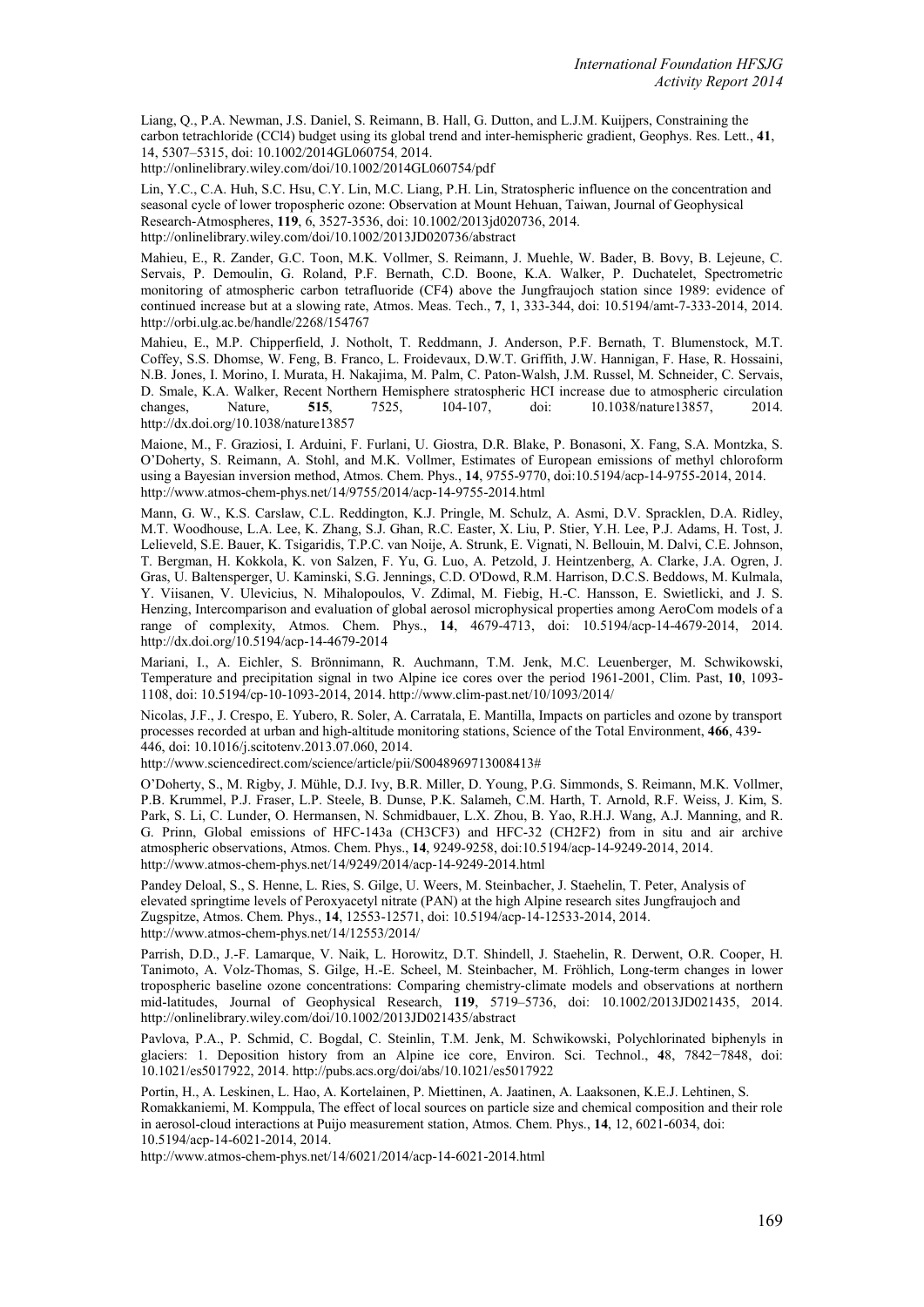Ripoll, A., J. Pey, M.C. Minguillon, N. Perez, M. Pandolfi, X. Querol, A. Alastuey, Three years of aerosol mass, black carbon and particle number concentrations at Montsec (southern Pyrenees, 1570 m a.s.l.), Atmos. Chem. Phys., **14**, 8, 4279-4295, doi: 10.5194/acp-14-4279-2014, 2014.

http://www.atmos-chem-phys.net/14/4279/2014/acp-14-4279-2014.html

Scheepmaker, R. A., C. Frankenberg, N.M. Deutscher, M. Schneider, S. Barthlott, T. Blumenstock, O.E. Garcia, F. Hase, N. Jones, E. Mahieu, J. Notholt, V. Velazco, J. Landgraf, and I. Aben, Validation of SCIAMACHY HDO/H2O measurements using the TCCON and NDACC-MUSICA networks, Atmospheric Measurement Techniques Discussions, **7**, 11, 11799–11851, doi: 10.5194/amtd-7-11799-2014, 2014. http://hdl.handle.net/2268/174484

Schenk, L. P., S. Mertes, U. Kästner, F. Frank, B. Nillius, U. Bundke, D. Rose, S. Schmidt, J. Schneider, A. Worringen, K. Kandler, N. Bukowiecki, M. Ebert, J. Curtius, and F. Stratmann, Characterization and first results of an ice nucleating particle measurement system based on counterflow virtual impactor technique, Atmos. Meas.<br>Tech. Discuss., 7, 10585-10617, doi: 10.5194/amtd-7-10585-2014, 2014. 10.5194/amtd-7-10585-2014. http://dx.doi.org/10.5194/amtd-7-10585-2014

Schibig, M. F., M. Steinbacher, B. Buchmann, I.T. van der Laan-Luijkx, S. van der Laan, S. Ranjan, and M.C. Leuenberger, Comparison of continuous in-situ  $CO<sub>2</sub>$  observations at Jungfraujoch using two different measurement techniques, Atmos. Meas. Tech. Discuss., **7**, 7053-7084, doi: 10.5194/amtd-7-7053-2014, 2014. http://www.atmos-meas-tech-discuss.net/7/7053/2014/

Schwikowski, M., T.M. Jenk, D. Stampfli, F. Stampfli, A new thermal drilling system for high-altitude or temperate glaciers, Annals of Glaciology, **55**, 68, 131-136, doi: 10.3189/2014AoG68A024, 2014. http://www.igsoc.org/annals/55/68/a68a024.html

Sepulveda E., M. Schneider, F. Hase, S. Barthlott, D. Dubravika, O.E. Garcia, A. Gomez-Pelaez, Y. Gonzalez, M. Gisi, R. Kohlhepp, S. Dohe, T. Blumenstock, K. Strong, D. Weaver, M. Palm, A. Sadeghi, N.M. Deutscher, T. Warneke, J. Notholt, N. Jones, D.W.T. Griffith, D. Smale, V. Sherlock, J. Robinson, F. Meinhardt, M. Steinbacher, T. Aalto, D. Worthy, Tropospheric CH4 signals as observed by NDACC FTIR at globally distributed sites and comparison to GAW surface in-situ measurements. Atmospheric Measurement Techniques, **7**, 2337- 2360, doi: 10.5194/amt-7-2337-2014, 2014. http://www.atmos-meas-tech.net/7/2337/2014/

Steinlin, C., C. Bogdal, M. Scheringer, P.A. Pavlova, M. Schwikowski, P. Schmid, K. Hungerbühler, Polychlorinated biphenyls in glaciers: 2. Model results of deposition and incorporation processes, Environ. Sci. Technol., **48**, 7849−7857, doi: 10.1021/es501793h, 2014. http://pubs.acs.org/doi/abs/10.1021/es501793h

Thompson R.L., K. Ishijima, E. Saikawa, M. Corazza, U. Karstens, P.K. Patra, P. Bergamaschi, F. Chevallier, E.J. Dlugokencky, R.C. Prinn, R.F. Weiss, S. O'Doherty, P.J. Fraser, L.P. Steele, P.B. Krummel, A. Vermeulen, Y. Tohjima, A. Jordan, L. Haszpra, M. Steinbacher, S. Van der Laan, T. Aalto, F. Meinhardt, M.E. Popa, J. Moncrieff, P. Bousquet, TransCom N2O model inter-comparison, Part 2: Atmospheric inversion estimates of N2O emissions, Atmospheric Chemistry and Physics, **14**, 6177-6194, doi: 10.5194/acp-14-6177-2014, 2014. http://www.atmos-chem-phys.net/14/6177/2014/

Tsamalis, C., F. Ravetta, F. Gheusi, H. Delbarre, P. Augustin, Mixing of free-tropospheric air with the lowland boundary layer during anabatic transport to a high altitude station, Atmospheric Research, **143**, 425-437, doi: 10.1016/j.atmosres.2014.03.011, 2014. http://www.sciencedirect.com/science/article/pii/S0169809514001355#

Vander Auwera, J., A. Fayt, M. Tudorie, M. Rotger, V. Boudon, B. Franco, E. Mahieu, Self-broadening coefficients and improved line intensities for the nu(7) band of ethylene near 10.5 mu m, and impact of ethylene retrievals from Jungfraujoch solar spectra, Journal of Quantitative Spectroscopy & Radiative Transfer, **148**, 177- 185, doi: 10.1016/j.jqsrt.2014.07.003, 2014.

http://www.sciencedirect.com/science/article/pii/S0022407314002878#

Van Geffen, J. H. G. M., K.F. Boersma, M. Van Roozendael, F. Hendrick, E. Mahieu, I. De Smedt, M. Sneep, and J.P. Veefkind, Improved spectral fitting of nitrogen dioxide from OMI in the 405–465 nm window, Atmospheric Measurement Techniques Discussions, **7**, 10, 10619–10671, doi: 10.5194/amtd-7-10619-2014, 2014. http://hdl.handle.net/2268/173258

Vigouroux, C., T. Blumenstock, M. Coffey, Q. Errera, O. García, N.B. Jones, J.W. Hannigan, F. Hase, B. Liley, E. Mahieu, J. Mellqvist, J. Notholt, M. Palm, G. Persson, M. Schneider, C. Servais, D. Smale, L. Thölix, and M. De Mazière, Trends of ozone total columns and vertical distribution from FTIR observations at 8 NDACC stations around the globe, Atmospheric Chemistry and Physics Discussions, **14**, 17, 24623–24666, doi: 10.5194/acpd-14- 24623-2014, 2014. http://hdl.handle.net/2268/172277

Weaver C.J., C. Kiemle, S.R. Kawa, T. Aalto, J. Necki, M. Steinbacher, J. Arduini, F. Apadula, H. Berkhout, J. Hatakka, S. O'Doherty, Retrieval of methane source strengths in Europe using a simple modeling approach to assess the potential of space-borne lidar observations, Atmospheric Chemistry and Physics, **14**, 2625-2637, doi:10.5194/acp-14-2625-2014, 2014. http://www.atmos-chem-phys.net/14/2625/2014/

Worringen, A., K. Kandler, N. Benker, T. Dirsch, S. Weinbruch, S. Mertes, L. Schenk, U. Kästner, F. Frank, B. Nillius, U. Bundke, D. Rose, J. Curtius, P. Kupiszewski, E. Weingartner, J. Schneider, S. Schmidt, and M. Ebert, Single-particle characterization of ice-nucleating particles and ice particle residuals sampled by three different techniques, Atmos. Chem. Phys. Discuss., **14**, 23027-23073, doi: 10.5194/acpd-14-23027-2014, 2014. http://dx.doi.org/10.5194/acpd-14-23027-2014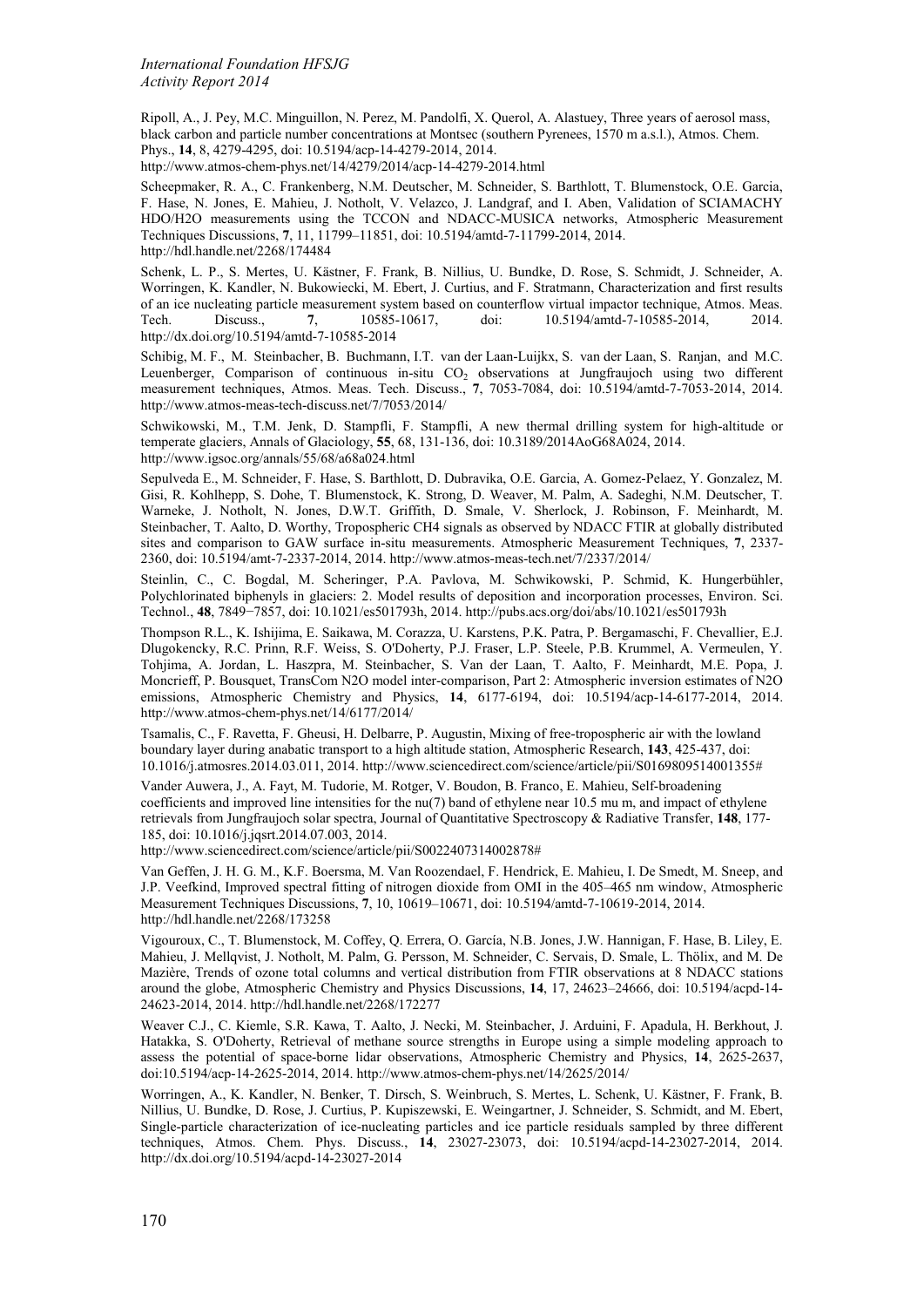Zieger, P., R. Fierz-Schmidhauser, L. Poulain, T. Mueller, W. Birmili, G. Spindler, A. Wiedensohler, U. Baltensperger, E. Weingartner, Influence of water uptake on the aerosol particle light scattering coefficients of the Central European aerosol, Tellus Series B – Chemical and Physical Meteorology, **66**, doi: 10.3402/tellusb.v66.22716, 2014. http://www.tellusb.net/index.php/tellusb/article/view/22716

#### **Theses**

Lloyd, G., The origin of the ice phase clouds, PhD Thesis, University of Manchester, 2014.

Mock, M., Avalanche Rescue Beacon with Smartphones, Master Thesis, MA-2014-05, ETH Zürich, 2014.

Pavlova, P.A., Accelerated release of persistent organic pollutants from Alpine glaciers, PhD Thesis, Universität Bern, 2014.

Toprak, E., Real Time Detection of Primary Biological Aerosol Particles (PBAP) and investigation of interactions between biological aerosols with non-biological aerosols and cloud particles, PhD Thesis, Karlsruhe Institute of Technology (KIT), 2014.

#### **Conference presentations / Posters**

Aebi, Ch., J. Gröbner, and N. Kämpfer, A comprehensive radiation flux assessment at different sites in Switzerland, poster presentation at International Swiss Climate Summer School, Grindelwald, Switzerland, August 31 – September 5, 2014.

Aebi, Ch., J. Gröbner, and N. Kämpfer, A comprehensive radiation flux assessment at different sites in Switzerland, poster presentation at the conference Graubünden forscht, Davos, Switzerland, September 10 – 11, 2014.

Andrews, E., J.A. Ogren, P. Bonasoni, A. Marinoni, E. Cuevas, S. Rodríguez, J.Y. Sun, U. Baltensperger, N. Bukowieki, E. Herrmann, E. Weingartner, M. Collaud Coen, S. Sharma, A.M. Macdonald, W.R. Leaitch, N.-H. Lin, P. Laj, K. Sellegri, T. Arsov, I. Kalapov, G. Hallar, L. Ries, A. Jefferson, P.J. Sheridan, M. Bergin, B.L. Strellis, G. Valle, G. Torres, M. Andrade, F. Velarde, I. Moreno, A. Wiedensohler, R. Krejci, Temporal variability of aerosol properties at high altitude sites – a lag-autocorrelation analysis, Symposium on Atmospheric Chemistry and Physics at Mountain Sites, Steamboat Springs, CO, USA, August 11-15, 2014.

Bader, W., B. Bovy, K. Wecht, F. Hase, and E. Mahieu, Seeking for causes of recent methane increase: comparison between GEOS-Chem tagged simulations and FTIR column measurements above Jungfraujoch, poster presentation at the joint *NDACC-IRWG and TCCON meeting*, Bad Sulza, Germany, May 12-16, 2014. http://orbi.ulg.ac.be/handle/2268/167947

Bader, W., T. Stavrakou, J.-F. Müller, S. Reimann, C.D. Boone, J.J. Harrison, O. Flock, B. Bovy, B. Franco, B. Lejeune, C. Servais, and E. Mahieu, Long-term evolution and seasonal modulation of methanol above Jungfraujoch (46.5ºN, 8.0ºE): Optimisation of the retrieval strategy, comparison with model simulations and independent observations, poster presentation at the joint *NDACC-IRWG and TCCON meeting*, Bad Sulza, Germany, May 12-16, 2014.

http://orbi.ulg.ac.be/handle/2268/167946

Baltensperger, U., Aerosol at the Jungfraujoch: Physical, chemical and optical properties, "Spawning the Atmosphere Measurements" Workshop, Bern, Switzerland, January 22-23, 2014.

Bamberger, I., W. Eugster, B. Oney, D. Brunner, M. Leuenberger, R. Schanda, S. Henne, and N. Buchmann, Tall tower or mountain top measurements?, in *EGU General Assembly Conference Abstracts*, pp. 7169, Vienna, Austria, April 27 – May 22014.

Boose, Y., U. Lohmann, B. Sierau and Z. A. Kanji, Ice nuclei concentrations in the free troposphere,  $14<sup>th</sup>$ conference on cloud physics, American Meteorological Society, Boston, MA, USA, July 7-11, 2014.

Brockmann E. et al., National Report of Switzerland, EUREF-Symposium, Vilnius, Lithuania, June 1-7, 2014.

Brockmann E., O. Bock, R. Dach, G. Dick, J. Dousa, U. Hugentobler, R. Pacione, Reprocessing Activities as possible contribution to GNSS4SWEC, GNSS4SWEC workshop, Munich, Germany, February 25-28, 2014.

Brockmann E., Intercomparison of ZTD solutions: operational – reprocessed (global, kontinental), GNSS4SWEC workshop, Varna, Bulgary, September 9-13, 2014.

Brockmann E., Status of the working progress in Switzeland, GNSS4SWEC workshop, Varna, Bulgary, September 9-13, 2014.

Brockmann E., swisstopo Report for EGVAP 2014, EGVAP expert meeeting, Exeter, United Kingdom, October 2014.

Brunner, D., Lagrangian transport modeling for regional scale inverse emission estimation, Spawning the Atmosphere Measurements of Jungfraujoch, Schneefernerhaus und Sonnblick, Bern, Switzerland, January 22-23, 2014.

Brunner, D., N. Buchmann, W. Eugster, S. Seneviratne, E. Davin, N. Gruber, M. Leuenberger, I. Bey, I. Bamberger, S. Henne, Y. Liu, S. Mystakidis, B. Oney, and A. Roches, A greenhouse gas monitoring and modelling system for Switzerland: The CarboCount CH project, in *EGU General Assembly Conference Abstracts*, pp. 14851, Vienna, Austria, April 27 – May 2, 2014.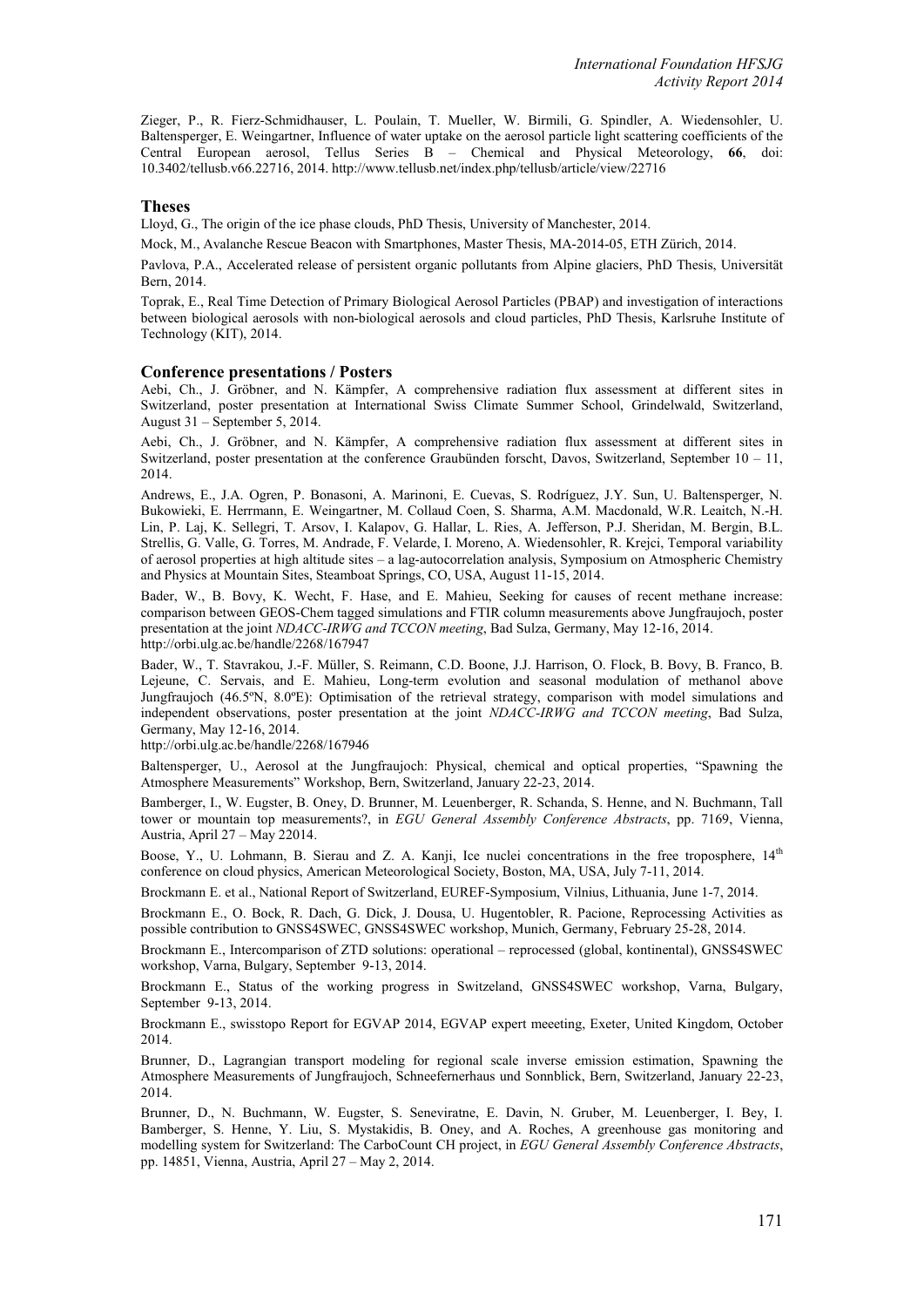Bukowiecki, N., E. Hammer, E. Herrmann, P. Kupiszewski, C.R. Hoyle, J. Tröstl, G. Wehrle, M. Gysel, U. Baltensperger, and M. Collaud Coen, Long-term aerosol measurements and aerosol-cloud interaction studies at the high altitude research station Jungfraujoch (Switzerland), Symposium on Atmospheric Chemistry and Physics at Mountain Sites, Steamboat Springs, CO, USA, August 11-15, 2014.

Chipperfield, M. P., E. Mahieu, J. Notholt, and the Stratospheric HCl Team, Recent Increases in Stratospheric HCl: Stratospheric Dynamics versus the Montreal Protocol, oral presentation at the *"EGU 2014 General Assembly"*, Vienna, Austria, April 27 – May 2, 2014. http://hdl.handle.net/2268/173839

Collaud Coen, M., C. Praz, C. Ketterer, N. Bukowiecki, U. Baltensperger, and D. Ruffieux, Boundary layer height determination with remote-sensing instruments in complex alpine topography, Symposium on Atmospheric Chemistry and Physics at Mountain Sites, Steamboat Springs, CO, USA, August 11-15, 2014.

Emmenegger, L., High-precision MIR trace gas analysis for environmental applications, MIRIFISENS Workshop, Zürich, Switzerland, January 14-15, 2014.

Emmenegger, L., Laserspektroskopie zur Messung von Luftschadstoffen und Klimagasen: Rückblick und Ausblick, NABEL Tagung, Dübendorf, Switzerland, January 16, 2014.

Emmenegger, L., Tracking the signature of stable  $CO<sub>2</sub>$  isotopes by quantum cascade laser spectroscopy, Spawning the Atmosphere Measurements Workshop, Bern, Switzerland, January 22-23, 2014.

Emmenegger, L., J. Jágerská, B. Tuzson and M. Mangold, MIR absorption laser spectroscopy applications, advances, and outlook,  $49<sup>th</sup>$  meeting of the AGAGE network, Monte Verita, Switzerland, April 27 – May 2, 2014.

Emmenegger, L., B. Tuzson, S. Henne, M. Steinbacher and P. Sturm, Five years of real-time  $\delta^{13}$ C-CO<sub>2</sub> and  $\delta^{18}$ O-CO2 measurements at Jungfraujoch, ICOS Science Meeting, Bruxelles, Belgium, September 23-25, 2014.

Fernandez, S., A. Murk, N. Kämpfer, GROMOS-C, the new ground based microwave radiometer for ozone measurement campaigns, WMO Technical Conference on Meteorological and Environmental Instruments and Methods of Observation (TECO-2014), Saint Petersburg, Russia, July 10, 2014.

Franco, B., F. Hendrick, M. Van Roozendael, J.-F. Müller, T. Stavrakou, E. Marais, B. Bovy, W. Bader, C. Fayt, C. Hermans, B. Lejeune, G. Pinardi, C. Servais, and E. Mahieu, Retrievals of formaldehyde from ground-based FTIR and MAX-DOAS observations at the Jungfraujoch station and comparisons with GEOS-Chem and IMAGES model simulations, oral presentation at the *"NORS/NDACC/GAW workshop"*, Brussels, Belgium, November 5-7, 2014. http://orbi.ulg.ac.be/handle/2268/174023

Frege, C., F. Bianchi, J. Tröstl, H. Junninen, U. Molteni, M. Gysel, M. Sipilä, M. Kulmala, J. Dommen and U. Baltensperger*,* Characterization of atmospheric ions in the free troposphere at the high Alpine station Jungfraujoch (Switzerland), International Aerosol Conference, Busan, Korea, August 28 - September 2, 2014.

Fröhlich, R., C.A. Belis, V. Crenn, F. Canonaco, J.G. Slowik, O. Favez, J. Sciare, A.S.H. Prévôt, and the ACTRIS-ACSM community, Organic source apportionment with the ACSM – SoFi tool and intercomparison, FAIRMODE technical meeting, Kjeller, Norway, April 28-29, 2014.

Fröhlich, R., J.G. Slowik, A.S.H. Prévôt, U. Baltensperger, Year-round, on-line mass spectrometric PM1 measurements at the high altitude station Jungfraujoch (CH), International Aerosol Conference, Busan, Republic of Korea, August 28 - September 2, 2014.

Fröhlich, R. and the ACTRIS-ACSM community, Organic source apportionment with the ACSM – SoFi tool and intercomparison, 15th Aerodyne AMS Users Meeting, Busan, Republic of Korea, August 26-27, 2014.

Fröhlich, R. and the ACTRIS-ACSM community, Intercomparison of ME-2 organic source apportionment results from 15 individual, co-located aerosol mass spectrometers, ACTRIS ACSM meeting side-by-side with 15th EMEP Task Force on Measurements and Modelling (TFMM), Bologna, Italy, April, 2014.

Fröhlich, R., V. Crenn, F. Canonaco, J.G. Slowik, O. Favez, W. Aas, M. Äijälä, B. Artiñano, C.A. Belis, M. Bressi, C. Carbone, E. Coz, P.L. Croteau, M.J. Cubison, J.K. Gietl, D.C. Green, L. Heikkinen, J.T. Jayne, C.R. Lunder, M.C. Minguillón, G. Močnik, C.D. O'Dowd, J. Ovadnevaite, E. Petralia, I. Poulain, M. Priestman, V. Riffault, A. Ripoll, R. Sarda-Estève, A. Setyan, U. Baltensperger, J. Sciare, and A.S.H. Prévôt, Intercomparison of ME-2 source apportionment results from 15 co-located aerosol mass spectrometers from the ACTRIS-ACSM network, International Aerosol Conference, Busan, Republic of Korea, August 28 - September 2, 2014.

Fröhlich, R., V. Crenn, F. Canonaco, J.G. Slowik, O. Favez, W. Aas, M. Äijälä, B. Artiñano, C.A. Belis, M. Bressi, C. Carbone, E. Coz, P.L. Croteau, M.J. Cubison, J.K. Gietl, D.C. Green, L. Heikkinen, J.T. Jayne, C.R. Lunder, M.C. Minguillón, G. Močnik, C.D. O'Dowd, J. Ovadnevaite, E. Petralia, I. Poulain, M. Priestman, V. Riffault, A. Ripoll, R. Sarda-Estève, A. Setyan, U. Baltensperger, J. Sciare, and A.S.H. Prévôt, Intercomparison of ME-2 source apportionment results from 15 co-located aerosol mass spectrometers from the ACTRIS-ACSM network, 4th ACTRIS General Meeting, Clermont-Ferrand, France, June 10-13, 2014.

Grazioli, J., D. Wolfensberger, T. Raupach, and A. Berne, Polarimetric radar observations of winter clouds and precipitation in the Alps – CLACE 2014,  $8<sup>th</sup>$  European Conference on Radar in Meteorology and Hydrology, Garmisch-Partenkirchen, Germany, September 1-5, 2014.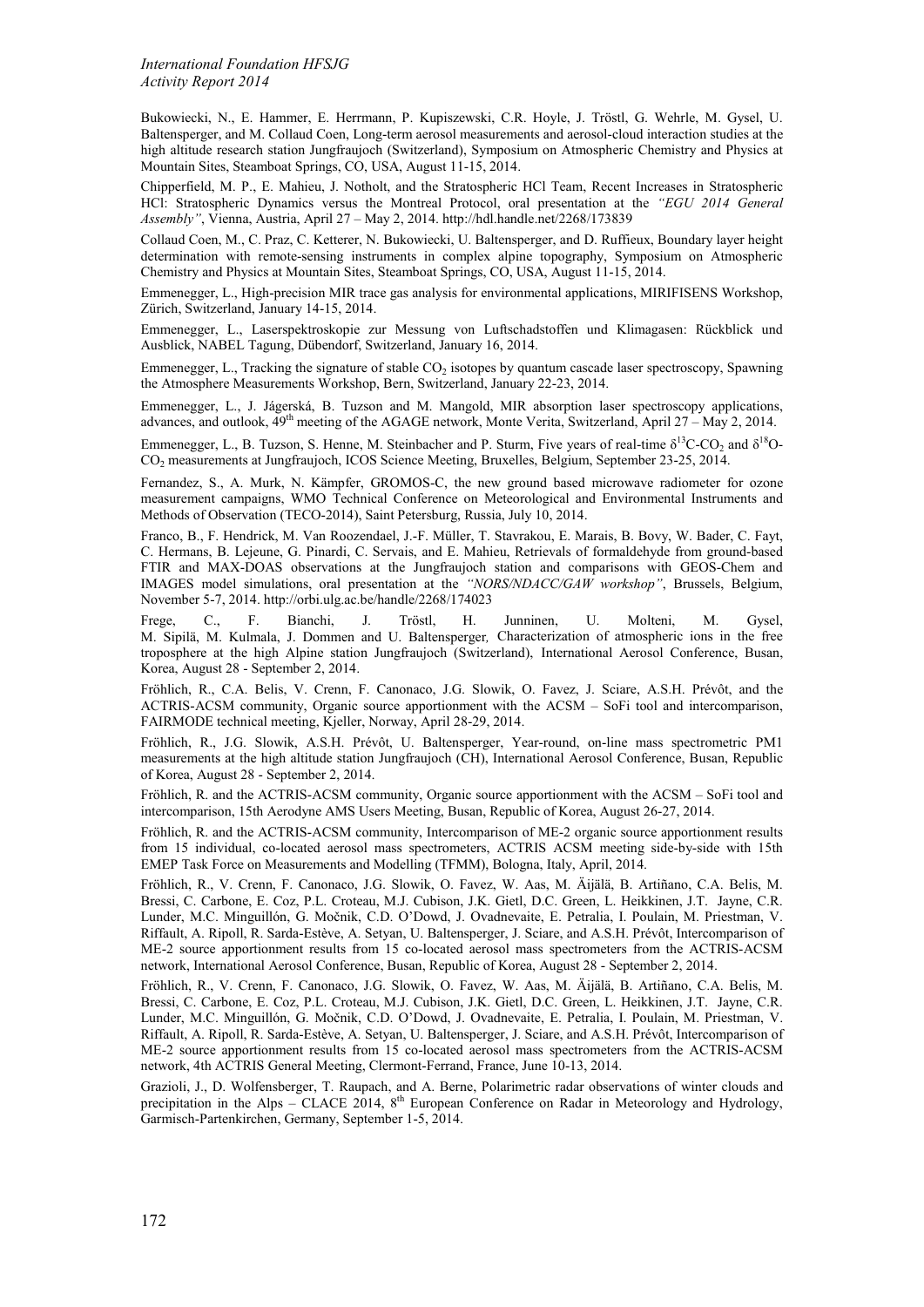Gysel, M., P. Kupiszewski, E. Herrmann, M. Zanatta, R. Färber, C. Hoyle, E. Hammer, U. Baltensperger, P. Vochezer, E. Toprak, M. Schnaiter, S. Schmidt, S. Schneider, M.L. Krüger, S. Mertes, and E. Weingartner, Hunting the Particles That Act as Ice Nuclei in Mixed Phase Clouds, International Aerosol Conference, Busan, Korea, August 28 - September 2, 2014.

Haberkorn, A., M. Phillips, H. Rhyner, M. Hoelzle, The influence of snow cover on thermal and mechanical processes in steep permafrost rock walls – examples of the thermal response in the Swiss Alps, 4th European Conference on Permafrost, Evora, Portugal, June 18 -21, 2014.

Haberkorn, A., M. Phillips, R. Kenner, H. Rhyner, M. Hoelzle, Ground thermal regime and its relation to snow cover in Alpine rock walls, 12th Swiss Geoscience Meeting, Fribourg, Switzerland, November 21-22, 2014.

Haeberlin, H., M. Jost, PV-Anlage Jungfraujoch: 20 Jahre störungsfreier Betrieb mit Spitzen-Energieerträgen und kaum Degradation, 12. Nationale Photovoltaik-Tagung 2014, Lausanne, Switzerland, April 10-11, 2014.

Hammer, E., C. Hoyle, N. Bukowiecki, Z. Jurányi, R. Vogt, E Herrmann, P. Kupiszewski, R. Färber, M. Gysel, G. Wehrle, E. Weingartner, and U. Baltensperger, Aerosol-cloud interaction in warm clouds, "Spawning the Atmosphere Measurements" Workshop, Bern, Switzerland, 2014.

Harris, E., B. Wolf, E. Gute, S. Henne, B. Tuzson, P. Wunderlin, R. Kiese, K. Butterbach-Bahl, L. Emmenegger, and J. Mohn, Real-time measurements of N<sub>2</sub>O isotopocules: Identifying sources and hot spots, International Symposium on non-CO2 Greenhouse Gases, Amsterdam, The Netherlands, November 5-7, 2014.

Harris, E., B. Wolf, K. Zeyer, B. Tuzson, L. Emmenegger, and J. Mohn, Development and application of spectroscopic N<sub>2</sub>O isotope measurements at Empa, 49<sup>th</sup> meeting of scientists from AGAGE and cooperating networks, Ascona, Switzerland, April 29 – May 2, 2014.

Hendrick, F., C. Fayt, B. Franco, C. Gielen, C. Hermans, E. Mahieu, J.-F. Müller, G. Pinardi, T. Stavrakou, and M. Van Roozendael, Retrieval of HCHO from MAX-DOAS measurements at the high-altitude station of Jungfraujoch (46.5°N, 8.0°E), oral presentation at the *"EGU 2014 General Assembly"*, Vienna, Austria, April 27 – May 2, 2014. http://hdl.handle.net/2268/166588

Henneberger, J., Y. Boose, J. P. Fugal, Z. A. Kanji, and U. Lohmann, In-situ observations of mixed-phase clouds and ice nuclei at the Jungfraujoch mountain top site, Switzerland, Symposium in Atmospheric Chemistry and Physics at Mountain Sides, Steamboat Springs, CO, USA, August 11-15, 2014.

Henneberger, J., J. P. Fugal, U. Lohmann, Mixed-phase Cloud Measurements in a High Alpine Environment using Digital In-line Holography, 14<sup>th</sup> Conference on Cloud Physics, Boston, MA, USA, July 7-11, 2014.

Herrmann, E., E. Weingartner, M. Gysel, N. Bukowiecki, E. Hammer, M. Collaud Coen, F. Conen, L. Vuilleumier, and U. Baltensperger, An aerosol climatology for the Jungfraujoch, Part 1: Criteria for cloud presence and boundary layer influence, European Geosciences Union General Assembly, Vienna, Austria, April 27 – May 2, 2014.

Herrmann, E., E. Weingartner, M. Gysel, N. Bukowiecki, E. Hammer, M. Collaud Coen, F. Conen, L. Vuilleumier, and U. Baltensperger, New criteria to describe air masses at the high alpine site Jungfraujoch, iLEAPS Science Conference, Nanjing, China, May 12-16, 2014.

Ineichen D., E. Brockmann, S. Schaer, Reprocessing activities at swisstopo, EUREF-Symposium, Vilnius, Lithuania, June 1-7, 2014.

Iori, M. et al., SiPM application for a detector for UHE neutrinos tested at Sphinx Station, Proceedings 4<sup>th</sup> Roma International Conference on Astroparticle Physics, Rome, Italy, May 22-24, 2013, Nuclear Instruments and Methods in Physics Research, A, **742**, 265-268, 2014.

http://www.sciencedirect.com/science/journal/01689002/742

Kupiszewski, P., E. Weingartner, M. Gysel, E. Hammer, M. Zanatta, C. Hoyle, E. Herrmann, U. Baltensperger, P. Vochezer, M. Schnaiter, E. Toprak, and M. Krüger, Ice residual properties in free tropospheric mixed-phase clouds, 14th Conference on Cloud Physics, American Meteorological Society, Boston, USA, July 7-11, 2014.

Kupiszewski, P., E. Weingartner, P. Vochezer, E. Hammer, M. Gysel, R. Färber, C. Fuchs, M. Schnaiter, U. Baltensperger, S. Schmidt, J. Schneider, A. Bigi, E. Toprak, C. Linke, and T. Klimach, Physical and chemical properties of ice residuals during the 2013 and 2014 CLACE campaigns, European Geosciences Union General Assembly, Vienna, Austria, April 27 – May 2, 2014.

Mahieu, E., Recent results from long-term FTIR monitoring activities at Jungfraujoch: some unexpected trends and new target species, oral presentation at the meeting *"Spawning the atmosphere measurements of Jungfraujoch, Schneefernerhaus and Sonnblick"*, Bern, Switzerland, January 22-23, 2014. http://hdl.handle.net/2268/162780

Mahieu, E., M.P. Chipperfield, J. Notholt, T. Reddmann, J. Anderson, P.F. Bernath, T. Blumenstock, M.T. Coffey, S.S. Dhomse, W. Feng, B. Franco, L. Froidevaux, D.W.T. Griffith, J.W. Hannigan, F. Hase, R. Hossaini, N.B. Jones, I. Morino, I. Murata, H. Nakajima, M. Palm, C. Paton-Walsh, J.M. Russell, M. Schneider, C. Servais, D. Smale, and K.A. Walker, Increase in northern hemisphere stratospheric hydrogen chloride over recent years, poster presentation at the *"Reklim Conference 2014: Our Climate – Our Future"*, Berlin, Germany, October 6-9, 2014.

Paramonov, M., V.-M. Kerminen, B. Sierau, and EUCAARI station representatives: A Synthesis of Cloud Condensation Nuclei Counter (CCNC) Measurements within the EUCAARI Network, International Aerosol Conference, Busan, Korea, August 28 - September 2, 2014.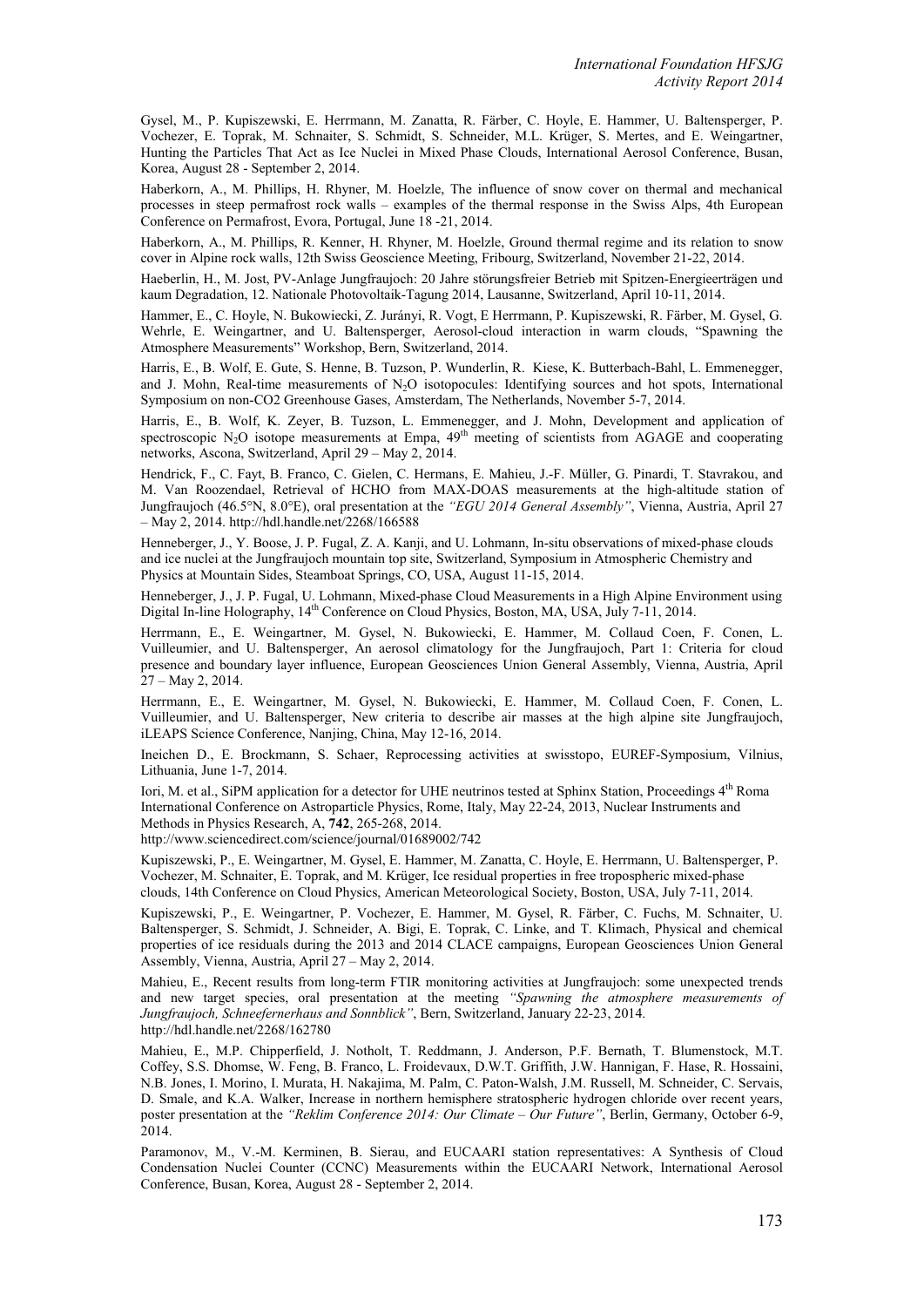Petri, C., T. Blumenstock, F. Hase, M. De Mazière, B. Langerock, E. Mahieu, B. Franco, and J. Notholt, Carbon monoxide retrieved from ground-based FTIR remote-sensing in the mid- and near infrared spectral region, oral presentation at the joint *NDACC-IRWG and TCCON meeting*, Bad Sulza, Germany, May 14, 2014.

Reimann, S., Non-CO2 greenhouse gas measurements for trend analysis and international protocols, Spawning the Atmosphere Measurements, Bern, Switzerland, January 22-23, 2014.

Reimann, S., Ground-based Networks for Measuring Ozone- and Climate-Related Trace Gases, Ozone research Management meeting, WMO, Geneva, Switzerland, May, 2014.

Reimann, S., Real-World Verification of Methyl Bromide (CH3Br) Phase-Out in Europe and its partial replacement with sulfuryl fluoride  $(SO<sub>2</sub>F<sub>2</sub>)$ , AGU Fall meeting, San Francisco, USA, December, 2014.

Rose, D., S. Gunthe, Z. Jurányi, M. Gysel, G. Frank, J. Schneider, J. Curtius, and U. Pöschl, Measurements of cloud condensation nuclei (CCN) at the high-alpine site Jungfraujoch during CLACE-6 (2007), European Geosciences Union General Assembly, Vienna, Austria, April 27 – May 2, 2014.

Schoenenberger, F., HCFC-31: A new kid in town...,  $49<sup>th</sup>$  Meeting AGAGE Scientists and Cooperating Networks, Ascona, Switzerland, April 26 – May 2, 2014.

Schibig, M., M. Leuenberger, P. Nyfeler, and E. Mahieu, Comparison of continuous background in-situ and column integrated CO2 observations at Jungfraujoch with an urban site in the city of Bern, poster presentation at the *"EGU 2014 General Assembly"*, Vienna, Austria, April 27 – May 2, 2014. http://hdl.handle.net/2268/166589

Schibig, M., M. Leuenberger, and P. Nyfeler, Gas adsorption and desorption effects on cylinder and their importance for long-term gas records, in Proceedings of *1st ICOS Science Conference on Greenhouse Gases and Biogeochemical Cycles*, Brussels, September 23-25, 2014.

Schibig, M., T. Berhanu, I. van der Laan-Luijkx, S. van der Laan, P. Nyfeler and M. Leuenberger, 10 years of combined CO<sub>2</sub> and O<sub>2</sub> measurements at the Jungfraujoch High Altitude Research Station Jungfraujoch, in Proceedings of *1st ICOS Science Conference on Greenhouse Gases and Biogeochemical Cycles*, Brussels, September 23-25, 2014.

Schmidt, S., J. Schneider, T. Klimach, S. Mertes, L. Schenk, U. Kästner, F. Stratmann, J. Curtius, P. Kupiszewski, E. Weingartner, E. Hammer, P. Vochezer, M. Schnaiter, and S. Borrmann, In-situ single particle composition analysis of free tropospheric ice nuclei and ice residues in mixed-phase clouds during INUIT-JFJ 2013, European Geosciences Union General Assembly, Vienna, Austria, April 27 – May 2, 2014.

Schnaiter, M., and E. Toprak, Bioaerosol Transport to Central Europe by Saharan Dust Outbreaks, International Conference on Atmospheric Dust (DUST 2014), Castellaneta Marina, Italy, June 1-6, 2014.

Schuepbach E., U. Muntwyler, M. Jost, T. Schott, Long-Term Performance of Swiss Photovoltaic (PV) Installations, 29th European Photovoltaic Solar Energy Conference and Exhibition, Amsterdam, The Netherlands, September 22-26, 2014.

Steinbacher, M., GAW station Jungfraujoch – measurement programme and activities, Virtual Alpine Observatory II, Subproject I/02 Trends of climate forcing gases and aerosols and spatio-temporal deposition of persistent organic pollutants (POPs), Munich, Germany, May 12, 2014.

Steinbacher, M., B. Schwarzenbach, NOx measurements at Jungfraujoch and Rigi, ACTRIS VOC/NOx Workshop, Duebendorf, Switzerland, June 2-5, 2014.

Steinbacher, M., B. Schwarzenbach, NOx measurements at Jungfraujoch and Rigi, ACTRIS VOC/NOx Workshop, Juelich, Germany, November 26-28, 2014.

Stopelli, E., F. Conen, C. Alewell, C.E. Morris, Biological ice nuclei at tropospheric cloud heights: potential conditioning of precipitation, Geophysical Research Abstracts, EGU General Assembly 2014, Vienna, Austria, April 27 – May 2, 2014.

Tuzson, B., J. Jágerská, M. Mangold, J. Mohn, H. Looser and L. Emmenegger, Frontiers of mid-IR Direct Absorption Laser Spectroscopy: Applications, Advances and Outlook, International Quantum Cascade Lasers School & Workshop (IQCLSW), Policoro, Italy, September 7-12, 2014.

Tuzson, B., J. Mohn, J. Jágerská, M. Mangold and L. Emmenegger, Spectroscopy Down to ppt Levels: The Technology for High Quality Atmospheric Measurements, WORKshop on Infrared Technologies, Olching, Germany, November 10-11, 2014.

Tuzson, B., P. Sturm, S. Henne and L. Emmenegger, Fifth anniversary of continuous isotope ratio measurements of tropospheric CO<sub>2</sub> by QCLAS, 20 Years of Quantum Cascade Laser Anniversary Workshop, Zürich, Switzerland, January 16-17, 2014.

Vander Auwera, J., A. Fayt, M. Tudorie, M. Rotger, V. Boudon, B. Franco, and E. Mahieu, Self broadening coefficients and improved line intensities for the  $v_7$  band of ethylene near 10.5 µm, and impact on ethylene retrievals from Jungfraujoch spectra, poster presentation at the PAMO-JSM meeting, Reims, France, July 7-10, 2014. http://hdl.handle.net/2268/170533

Vander Auwera, J., A. Fayt, M. Tudorie, M. Rotger, V. Boudon, B. Franco, and E. Mahieu, Self broadening coefficients and improved line intensities for the  $v_7$  band of ethylene near 10.5  $\mu$ m, and impact on ethylene retrievals from Jungfraujoch spectra, poster presentation at the  $23^{rd}$  *International Conference on High Resolution Molecular* Spectroscopy, Bologna, Italy, September 2-6, 2014. *Spectroscopy*, Bologna, Italy, September 2-6, 2014. http://hdl.handle.net/2268/172155